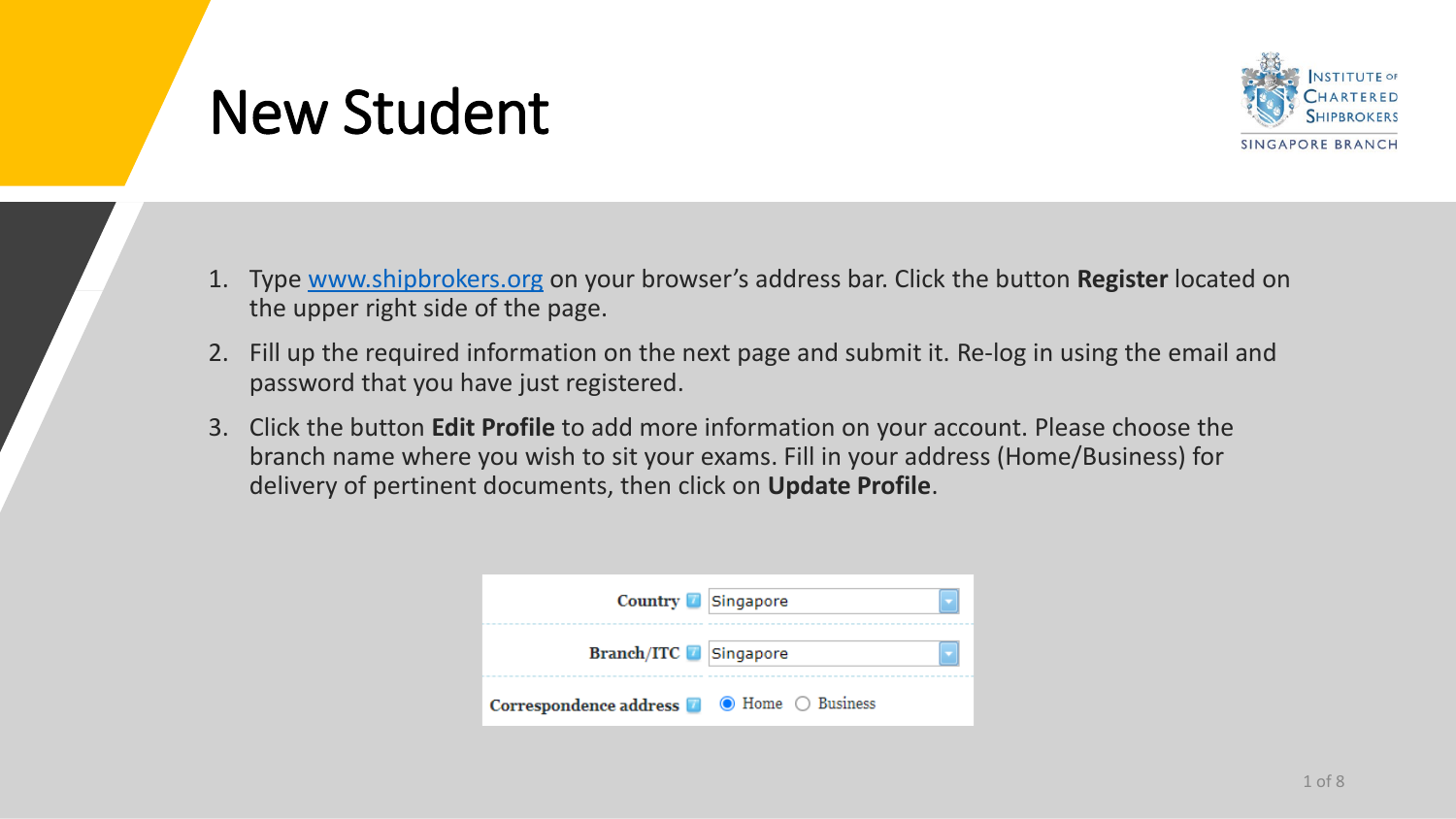### Returning Student



- 1. Type [www.shipbrokers.org](http://www.shipbrokers.org/) on your browser's address bar.
- 2. Use your registered email address (the email address where you received all the correspondence from ICS) and click **Login**.
- 3. If you have forgotten your password, click **Forgot password** button. If you have forgotten your email, click **Forgot Email**.

|          | <b>User Login</b>               |
|----------|---------------------------------|
| Email    | admin4@singapore.org            |
| Password | ********                        |
|          | Login<br><b>Forgot password</b> |
|          | <b>Forgot Email</b>             |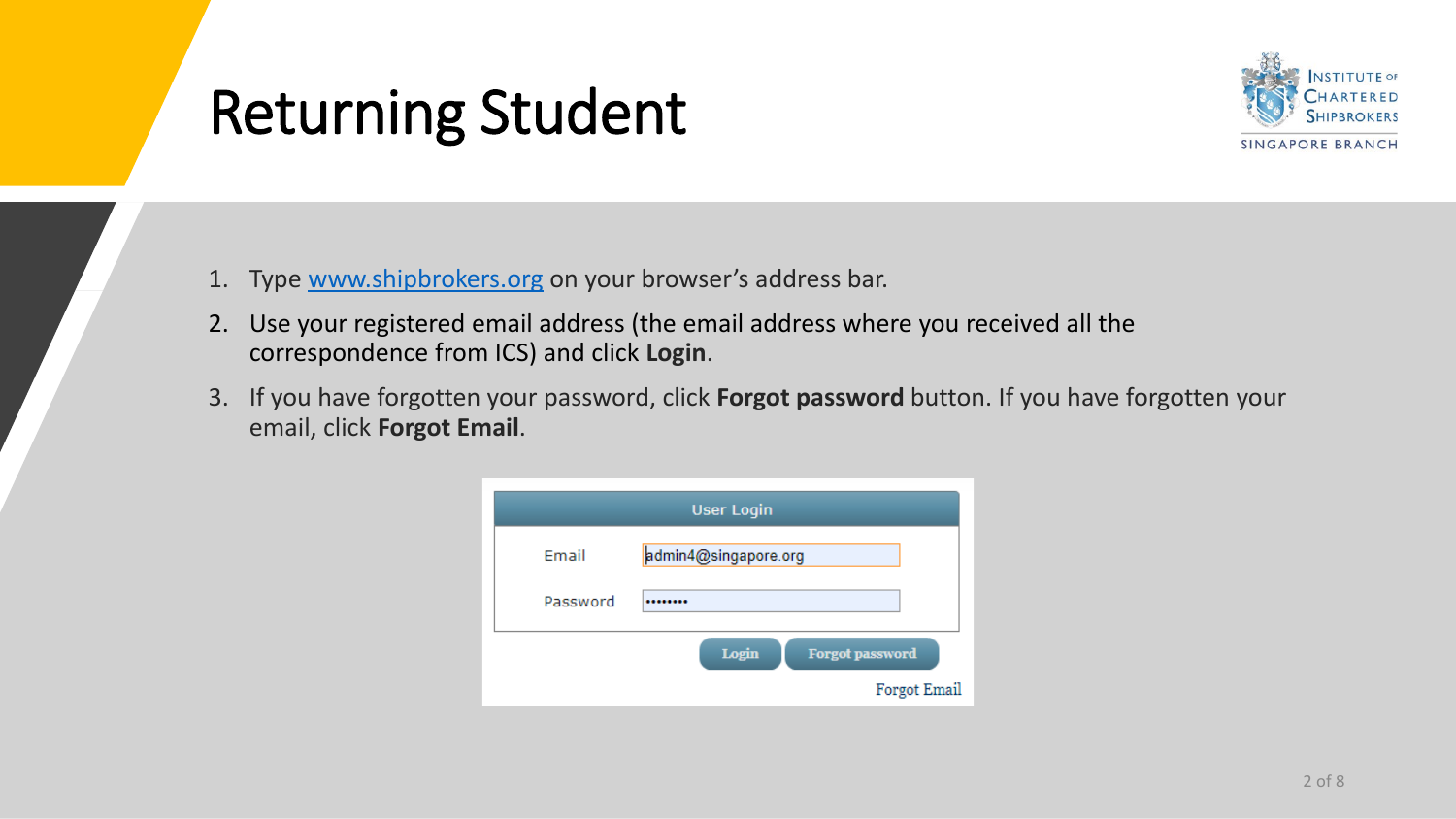### Student Registration



4. Click **Pay Registration** to register as ICS student for the new academic year. On the next screen click on **Add to Basket.** Then close the pop-up window.

| $\mathsf{My}$ Profile                         |         |                         |
|-----------------------------------------------|---------|-------------------------|
| -Registration for the current academic year:- |         |                         |
| <b>Student fee</b>                            | Overdue |                         |
| <b>Last payment</b>                           | Never   | <b>Pay Registration</b> |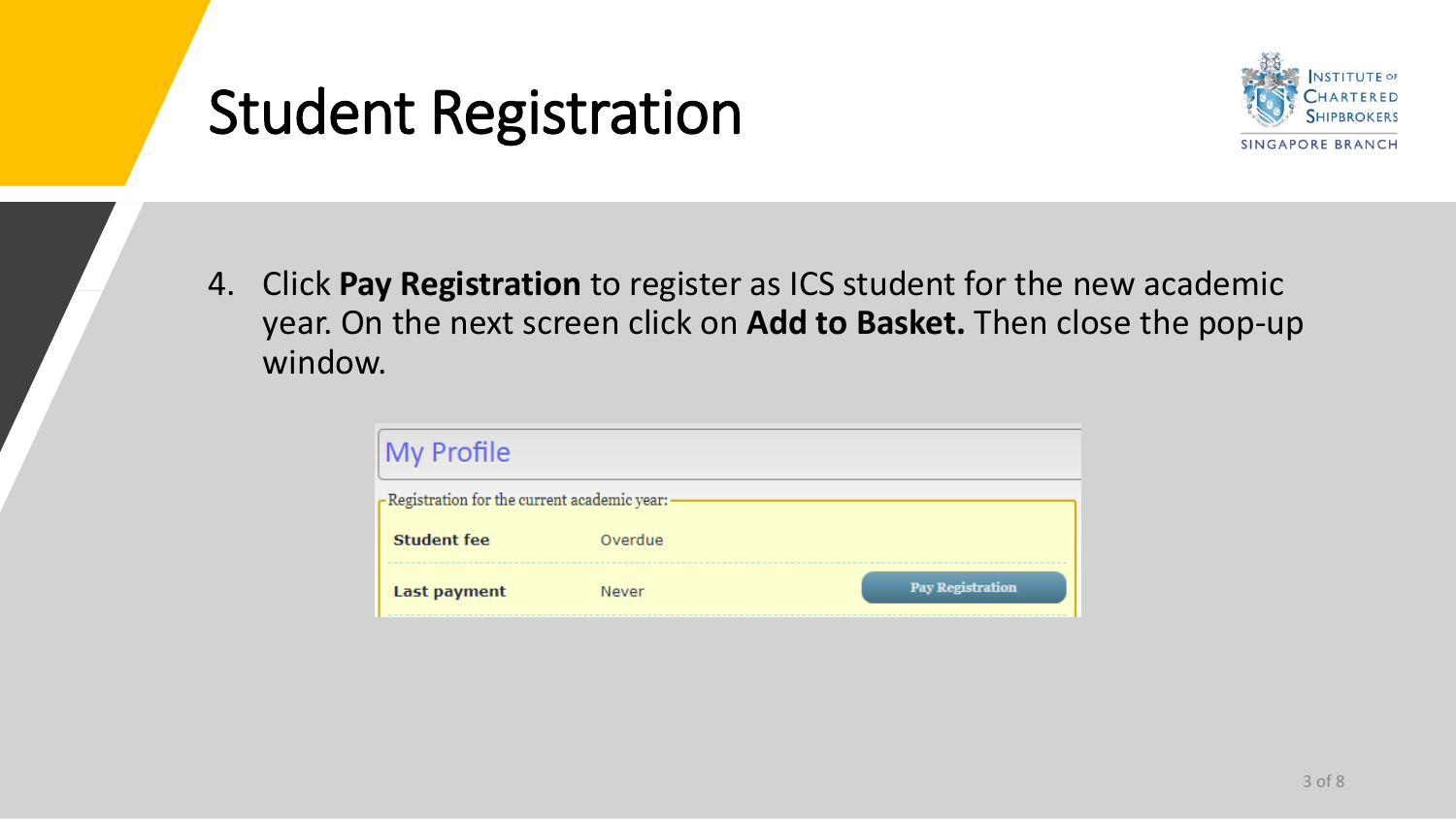# Selection of Qualifications & Subjects



#### 5. Click on the **Subjects** tab and select your qualification.

| <b>Select Qualification</b>                |                       |
|--------------------------------------------|-----------------------|
| Foundation Diploma                         | Select-               |
| Advanced Diploma                           | $\blacksquare$ Select |
| Professional Qualifying Examinations (PQE) | Select                |

#### 6. Find the subject that you wish to register and click on **Register**.

| <b>Dry Cargo Chartering</b> |                    |                |           |
|-----------------------------|--------------------|----------------|-----------|
| Dry Cargo Chartering        |                    |                |           |
| <b>Exam Date</b>            | <b>Subject Fee</b> | Last Reg. Date |           |
| 17/05/2022                  | £160.00            | 12/04/2022     | Read more |
|                             |                    |                |           |
| Register                    |                    |                |           |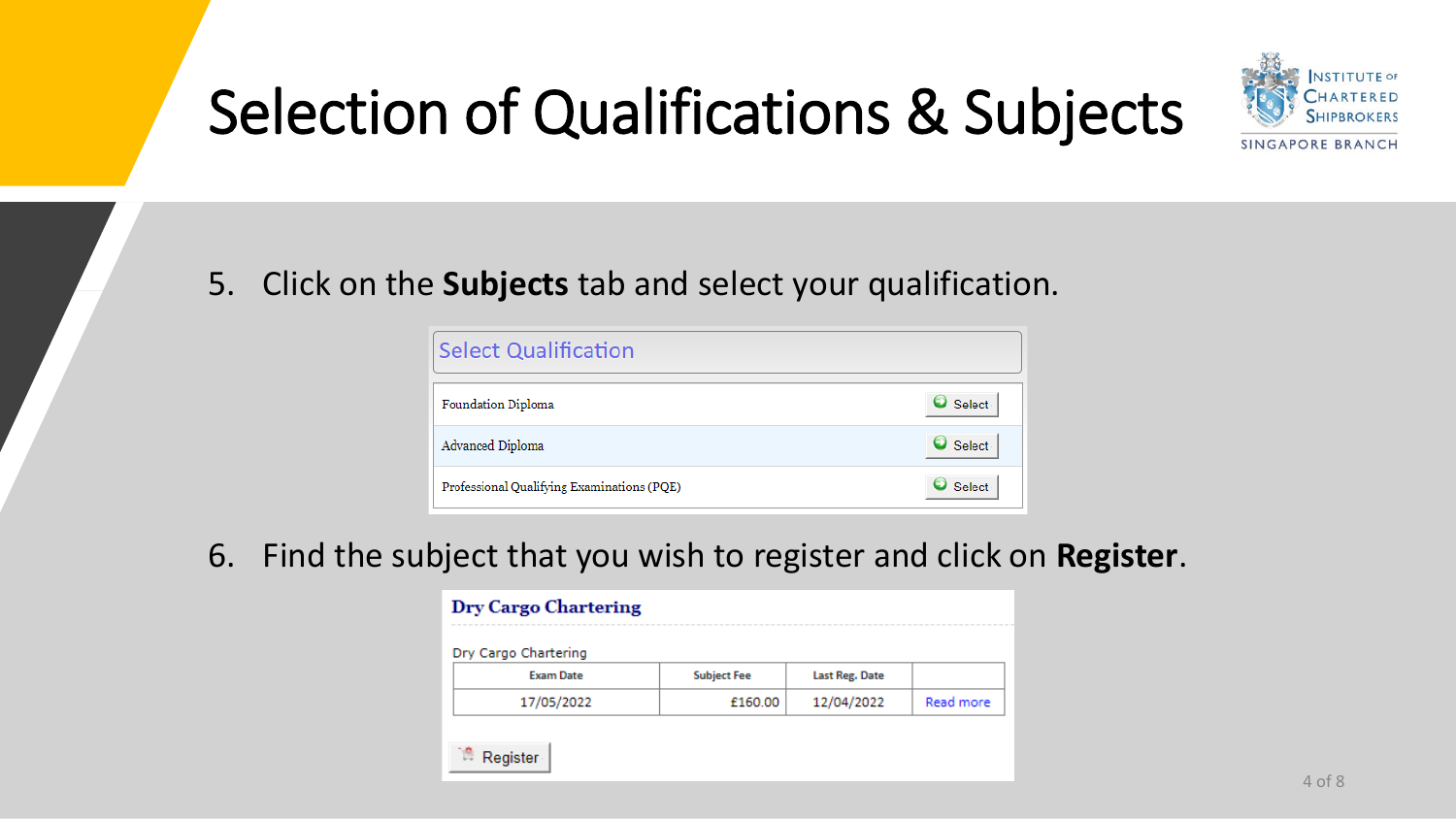# Selection of Qualifications & Subjects



7. Select the exam date (Nov or May). For students who wish to enroll in the classroom training or Tutorship Programme through the Singapore Branch, please choose **Teaching Centre**.

| Select Study Method and Location<br>Dry Cargo Chartering |                 |                        |                      |
|----------------------------------------------------------|-----------------|------------------------|----------------------|
| <b>Exam Date</b>                                         | <b>Exam Fee</b> | <b>Study Method</b>    | <b>Exam Location</b> |
| 17/05/2022                                               | 160.00          | <b>Teaching Centre</b> | Singapore            |
| <b>REGISTER</b><br><b>CANCEL</b>                         |                 |                        |                      |

8. Choose the exam location from the dropdown menu and click on **Register**.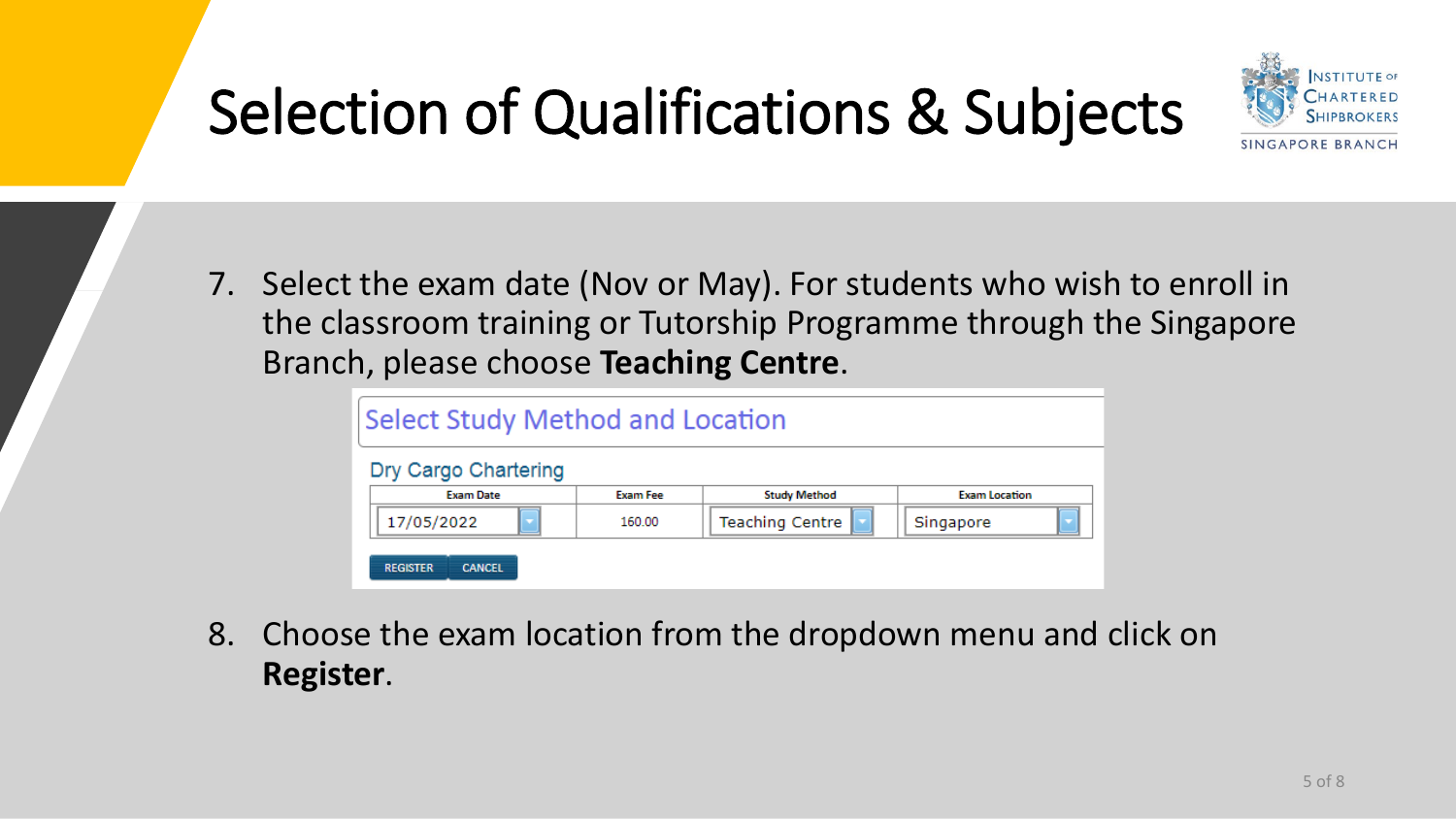## Confirming your Order



- 9. When you have registered all the subjects, please click **MY BASKET** on the top of the page and confirm your registration.
- 10. Double check on the subjects, study method and exam center in the shopping basket, then choose the payment method.

| <b>Item</b>                                                      | <b>Price</b>    | <b>Quantity Study Method</b>          | <b>Exam Centre</b>        | <b>Subtotal</b> |    |
|------------------------------------------------------------------|-----------------|---------------------------------------|---------------------------|-----------------|----|
| <b>Student Registration</b><br>From $22/10/2021$ to $31/05/2022$ | £130.00         |                                       |                           | £130.00         | t. |
| Dry Cargo Chartering<br>Exam Date: $\frac{17}{05}$ 2022 $\vee$   | £160.00         | <b>Teaching Centre</b><br>$\check{ }$ | Singapore<br>$\checkmark$ | £160.00         | T. |
|                                                                  | Basket total: 2 |                                       |                           | £290.00         |    |
| <b>Update basket</b>                                             |                 |                                       |                           |                 |    |

11. If you wish to pay through our Branch, please choose **via my local branch/teaching centre**. Then click the **Confirm Order** button.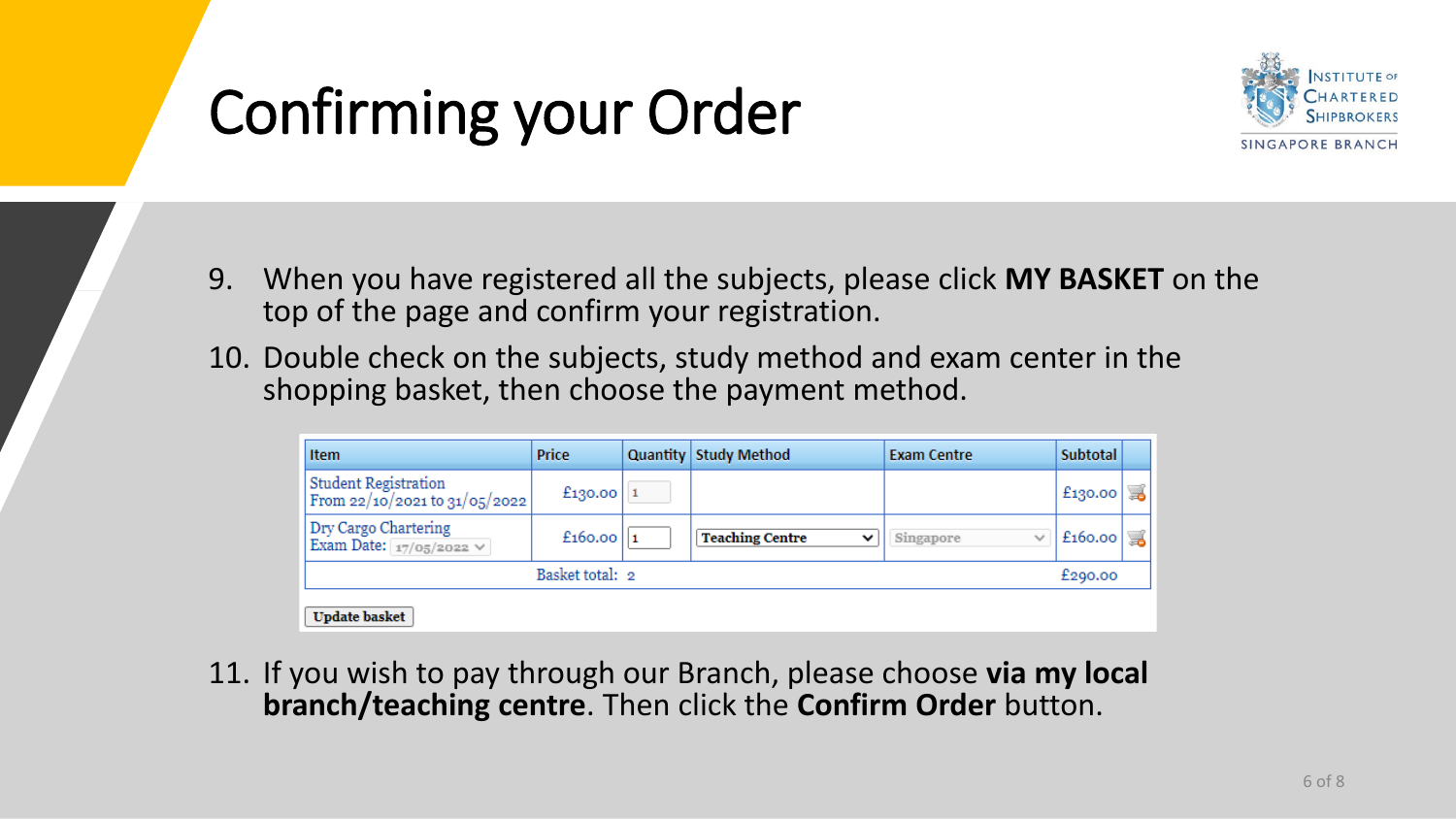## Confirming your Order



#### 12. Click **Order now** to complete your registration.

| Confirm order                                                |                      |   |                           |                      |         |
|--------------------------------------------------------------|----------------------|---|---------------------------|----------------------|---------|
|                                                              |                      |   |                           |                      |         |
| <b>Item</b>                                                  | Price                |   | Quantity Study Method     | Exam Centre Subtotal |         |
| <b>Student Registration</b><br>From 22/10/2021 to 31/05/2022 | £130.00              | 1 |                           |                      | £130.00 |
| Dry Cargo Chartering<br>Exam Date: 17/05/2022                | £160.00              | 1 | Teaching Centre Singapore |                      | £160.00 |
|                                                              | <b>Basket total:</b> | 2 |                           |                      | £290.00 |